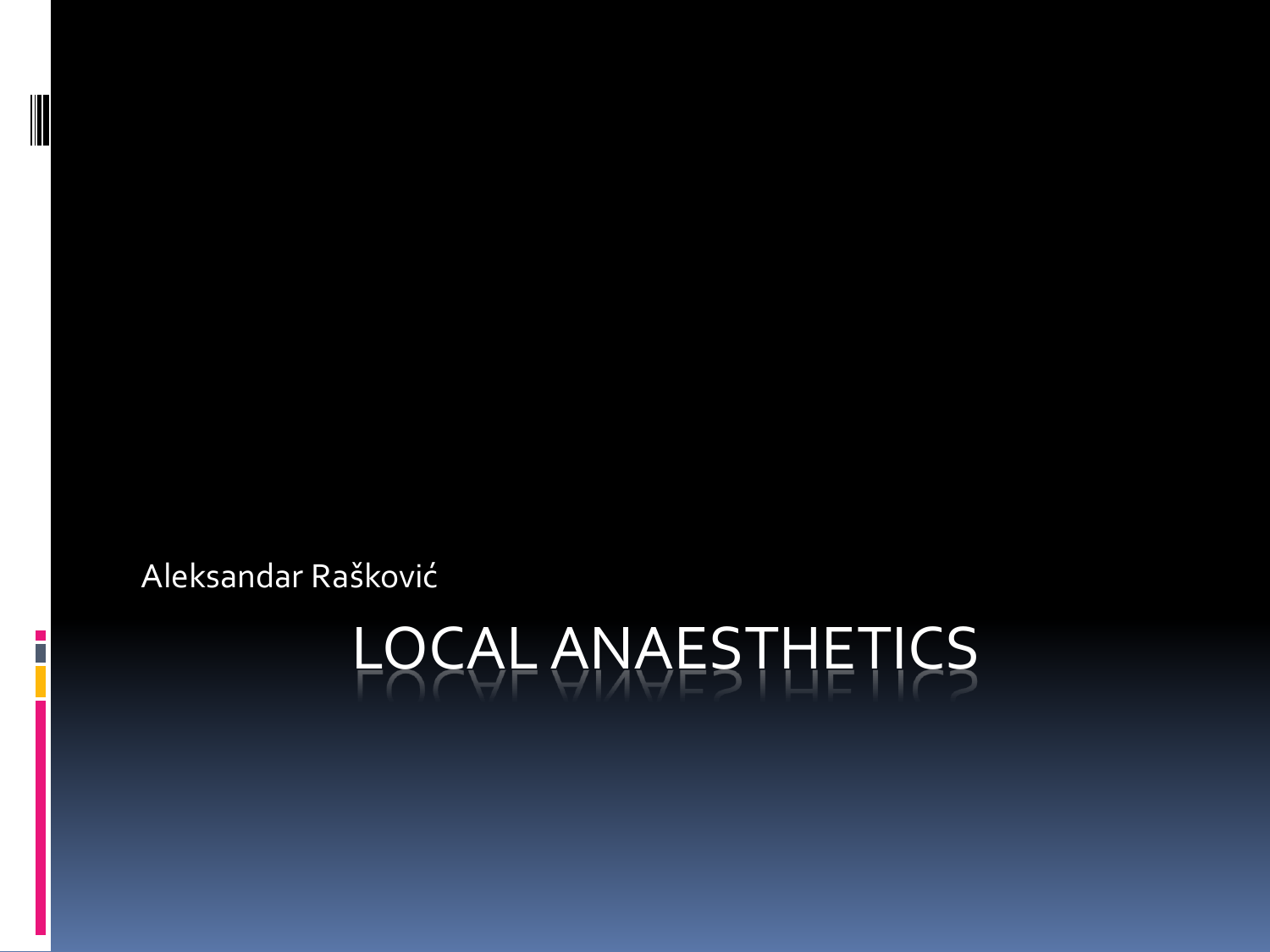chemistry – have specific structural features!

- 1. lipophilic part aromatic nucleus
- 2. this part is joined by an amide or ester linkage to alkyl chian (second part)
- 3. hydrophilic amino terminus
- => lipophilicity of the aromatic group facilities penetration into the neuronal membrane
- => because of the amino terminus, local anaesthetics are weak basis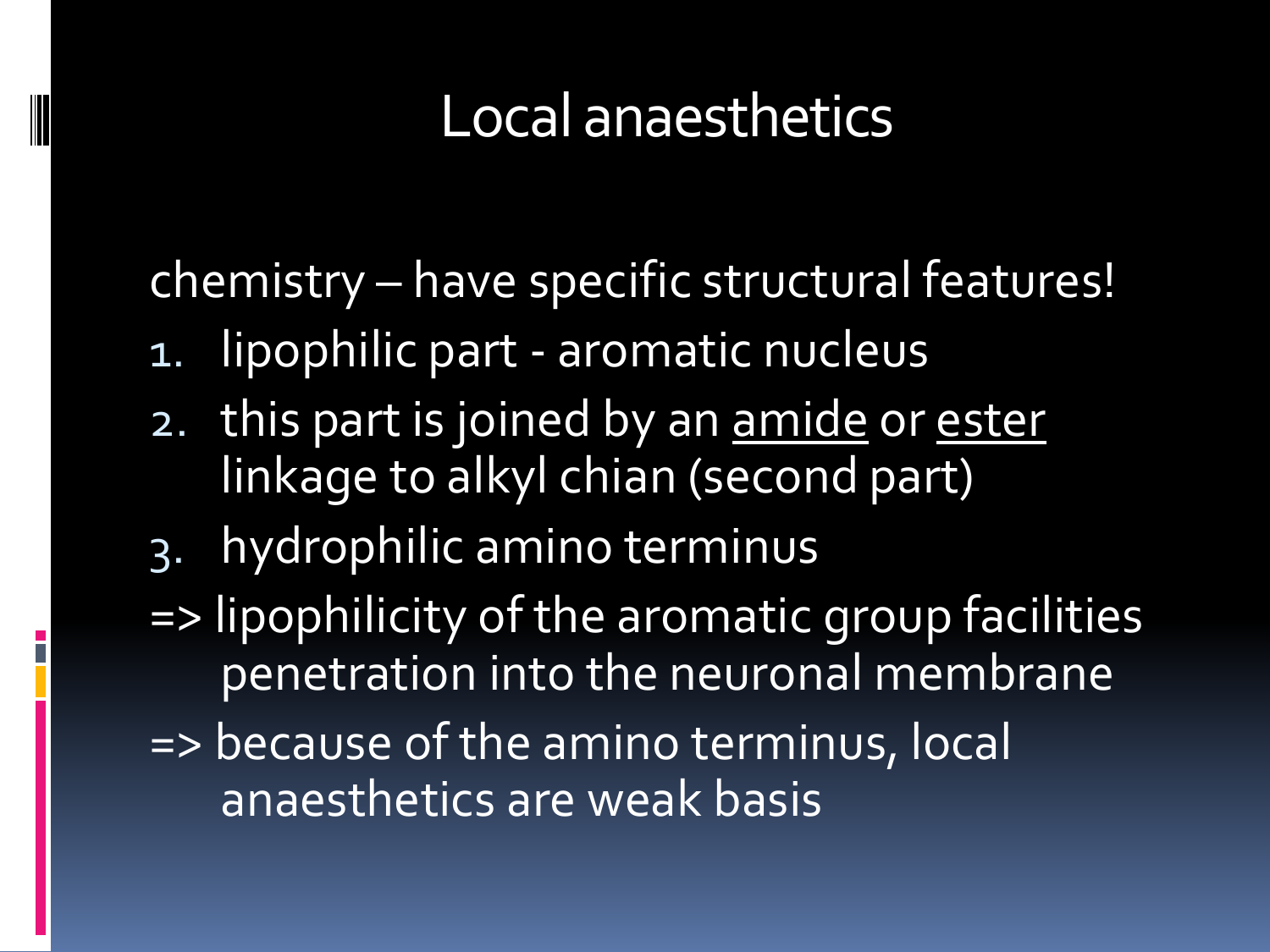## lidocaine (amide) procaine (ester)



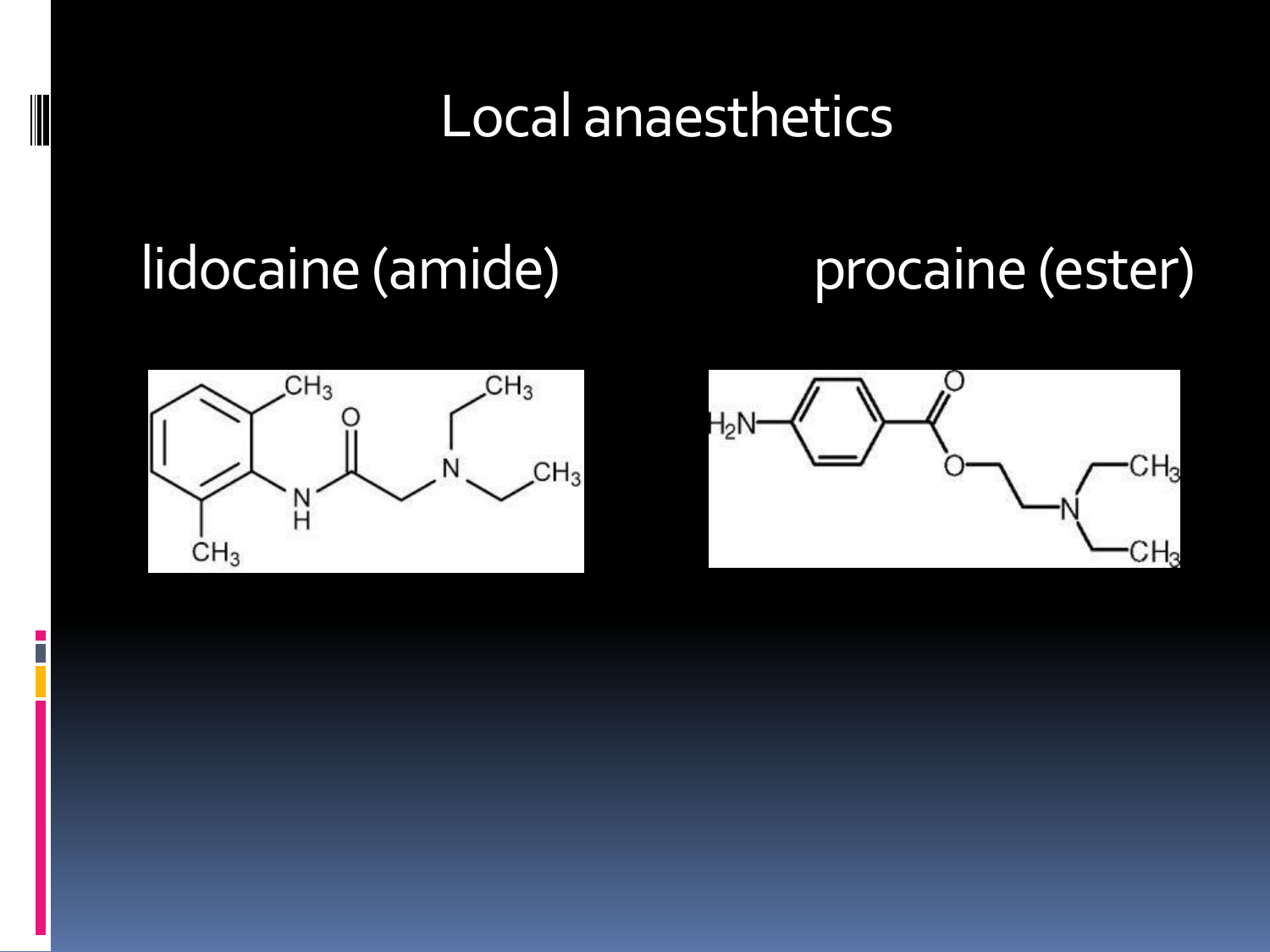Mechanism of action

- 1. reversible, dose-dependent reduction in the rate of rise and height of the action potential
- 2. Non-ionized drug crosses into axoplasma!
- 3. binding of the ionized drug on the inner surface of the Na channel
- 4. reduce conductance of Na into the cell

pH has the effect on anaesthetic activity of local anaesthetics

they are more effective at pH 7.0 than at pH 8 in case of low pH, local anasthetic will be ionized, and cannot penetrate to the Na channel!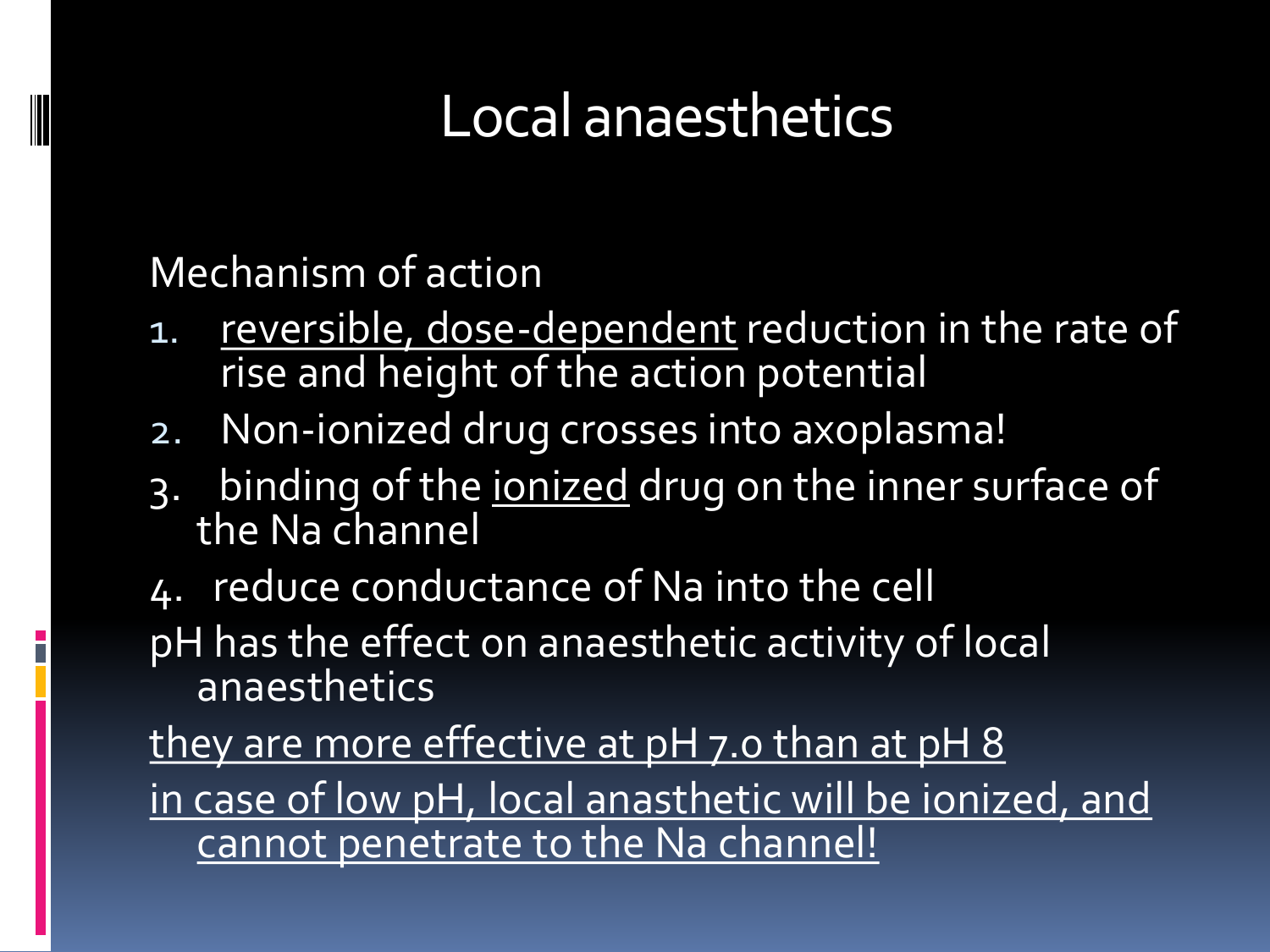Anaesthetic action is increased by repeated stimulation of the nerve fibre – frequency dependent block:

- Sensitive nerves are more affected with local anaesthetics than motoric!
- The result of this is a differential sequence of onset of analgesia:

Pain sensation is affected earliest, followed by temperature, tuoch, proprpioception and finally motor function

First are affected A- $\delta$  and C fibers – conduct pain sensation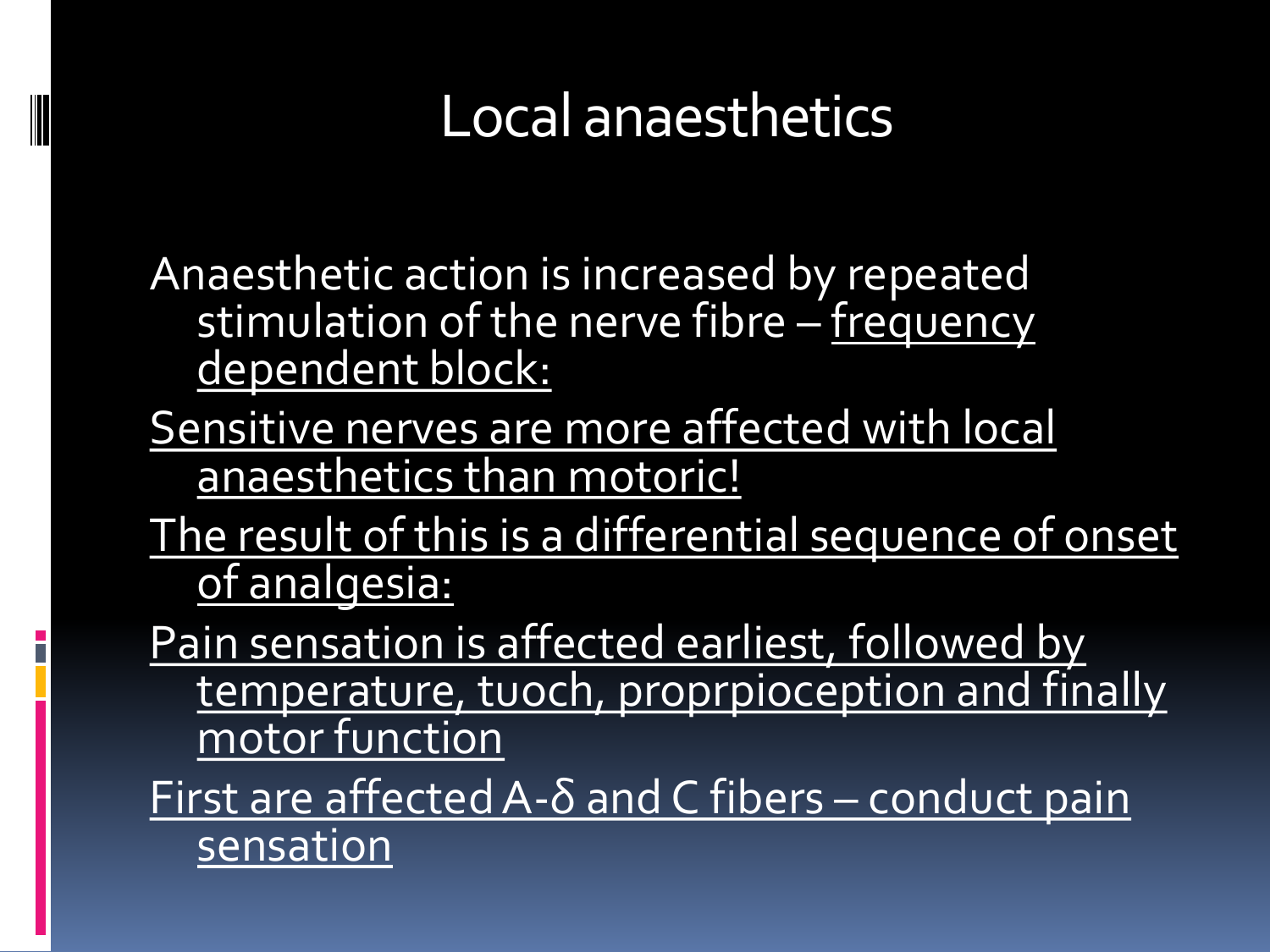types of local anaesthesia Topical – anaesthetic is applied to the surface of the skin, burns, or mucous membrane (lidocaine, not procaine) Infiltration – drug is injected directly into or around an area to be treated (for minor surgical procedure) Regional nerve block – drug is injected in close proximity to the nerve (dental procedure)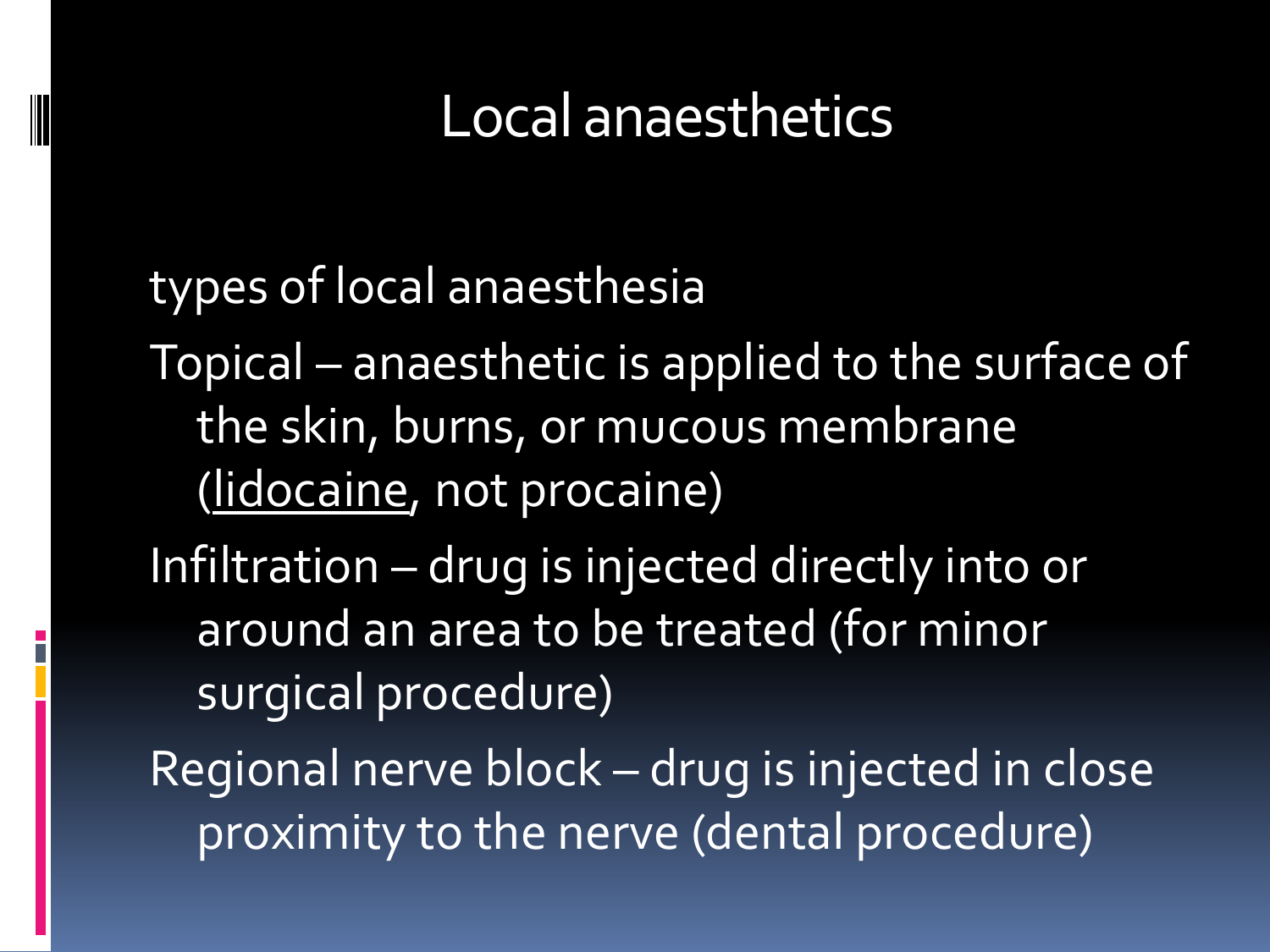Spinal – cerebrospinal fluid in the lumbal subarachnoid space to reach the roots of the spinal nerves – for surgery on the lower limbs, pelvis, obstetrics

- Epidural extradural space through which the nerve roots pass
- Uses are the same as for spinal anaesthesia, but advantage is that anaesthetic agent is less likely to rise accidentally to a higher segment of the spinal cord

Intravenous – for surgery on a limb

Sympathetic nerve block – intractable pain of carcinoma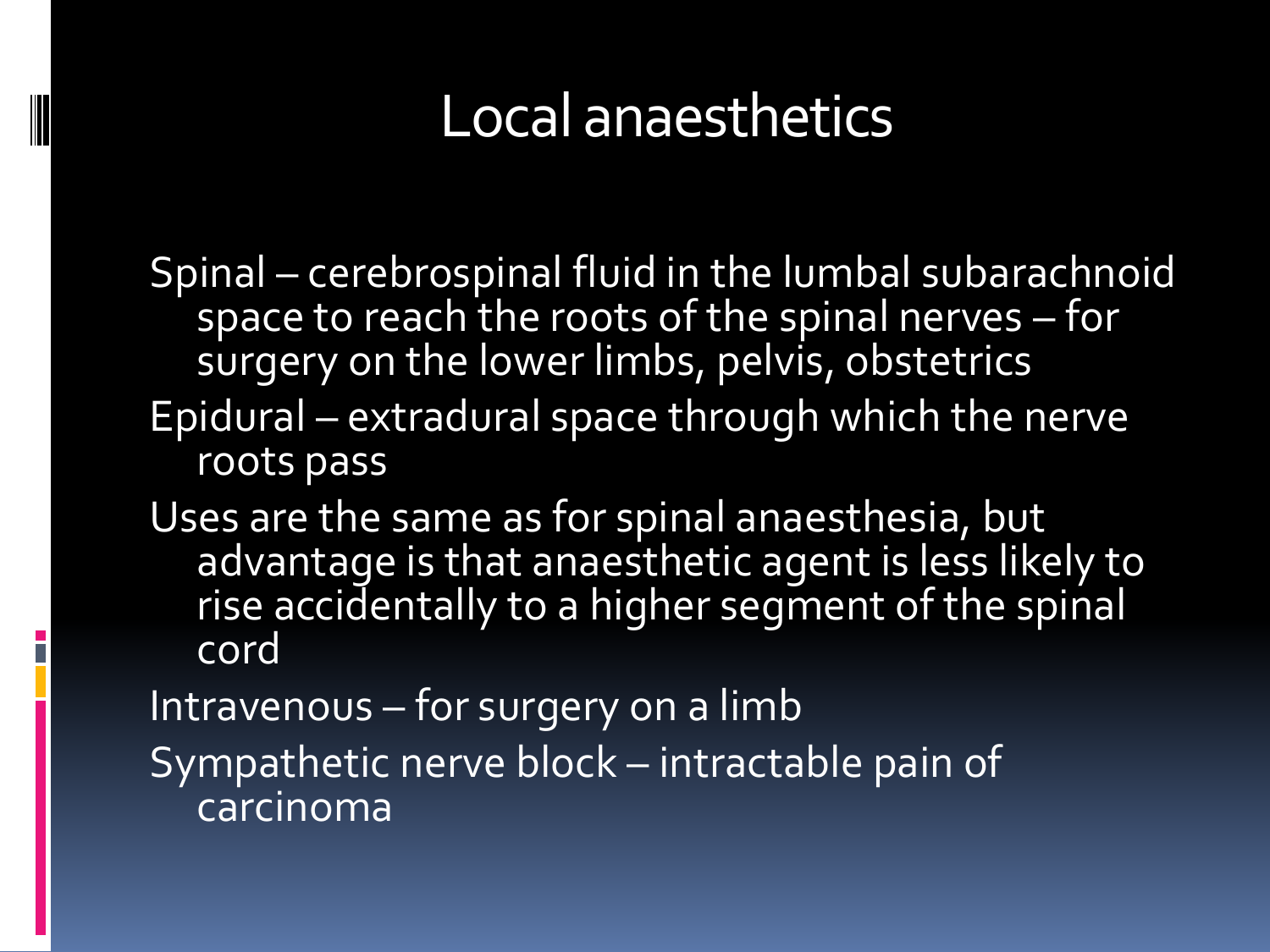Diffusion from site of administration is the major factor in determining duration of action Vasodilating properties differ among the agents Procaine, lidocaine – strong dilating effect Bupivacaine – weaker Cocaine – vasoconstriction Highly protein-bound agents as bupivacaine and ropivacaine have an extended duration of action Reduced transfer across the placenta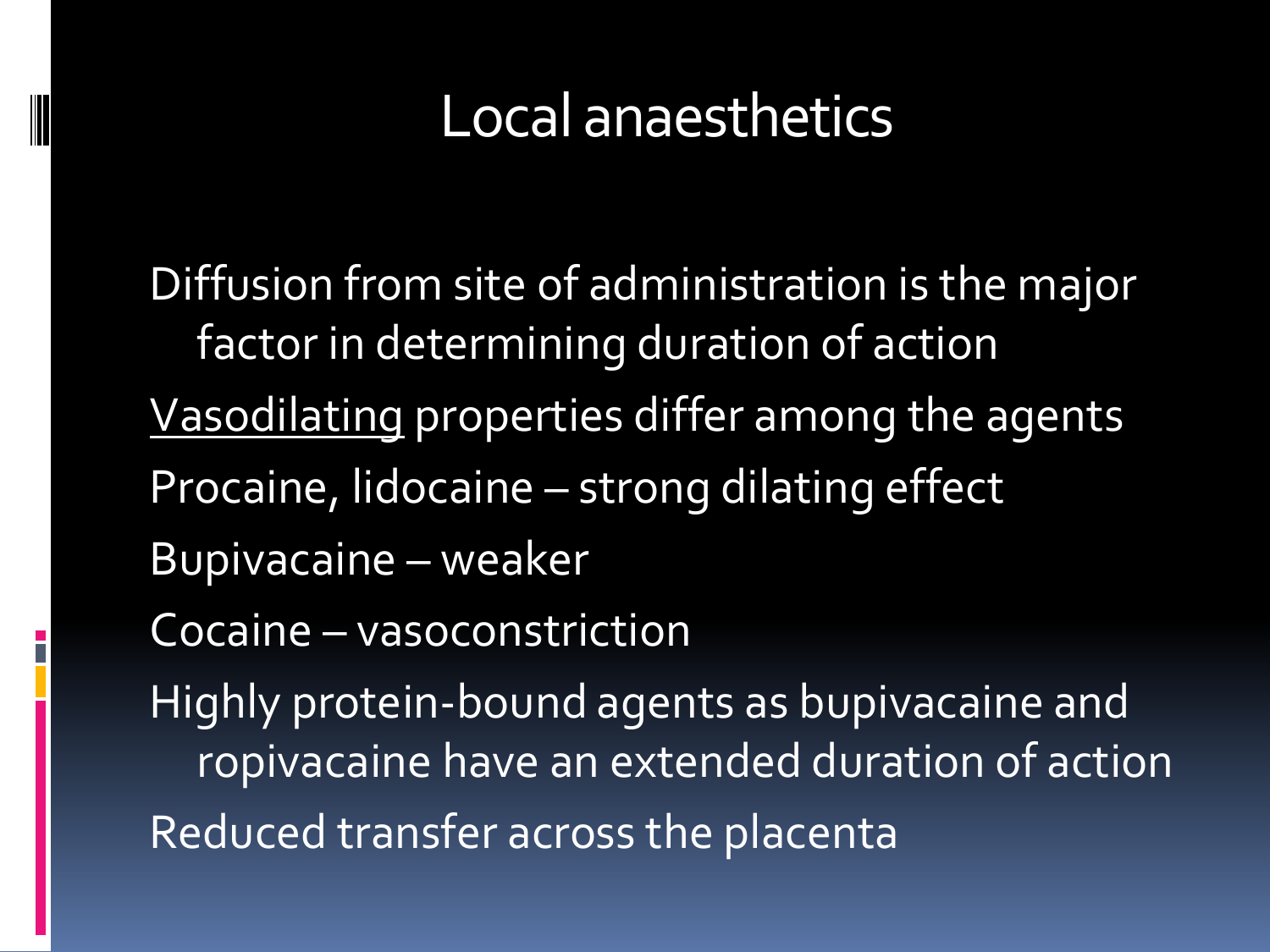Amids are metabolised exclusively by the liver (except prilocain – plasma and kidneys) Esters undergo hydrolysis by plasma esterases Active metabolites:

Lidocaine – *monoethylglycine xylidide* responsible for toxicity (sedation)

Prilocaine – ortho-toulidine – methemoglobinemia t <sup>1</sup>/2 of amide-type agents range from 90 to 160 min Reduced hepatic function predispose toxicity of amide-type agents!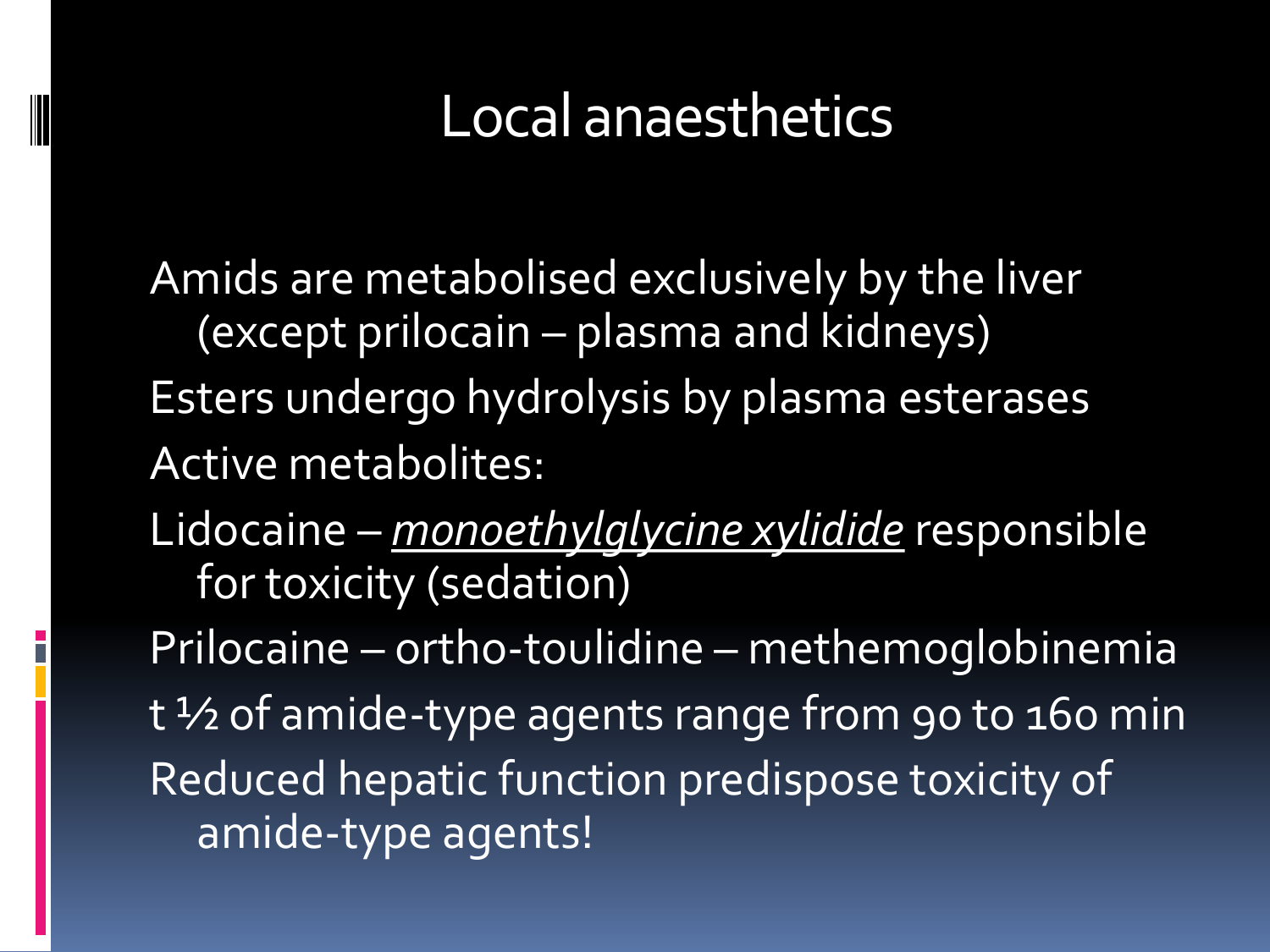Adverse effects and toxicity In general, toxicity manifests in the 1. CNS and 2. cardivascular system CNS – both, excitatory and inhibitory phenomena confusion, desorientation, tremor, seizures Respiratory and cardiovascular arrest CV toxicity – decreased cardiac output, hypotension, collapse Decreased myocardial conduction – lidocain and procain are anti-arrhythmic agents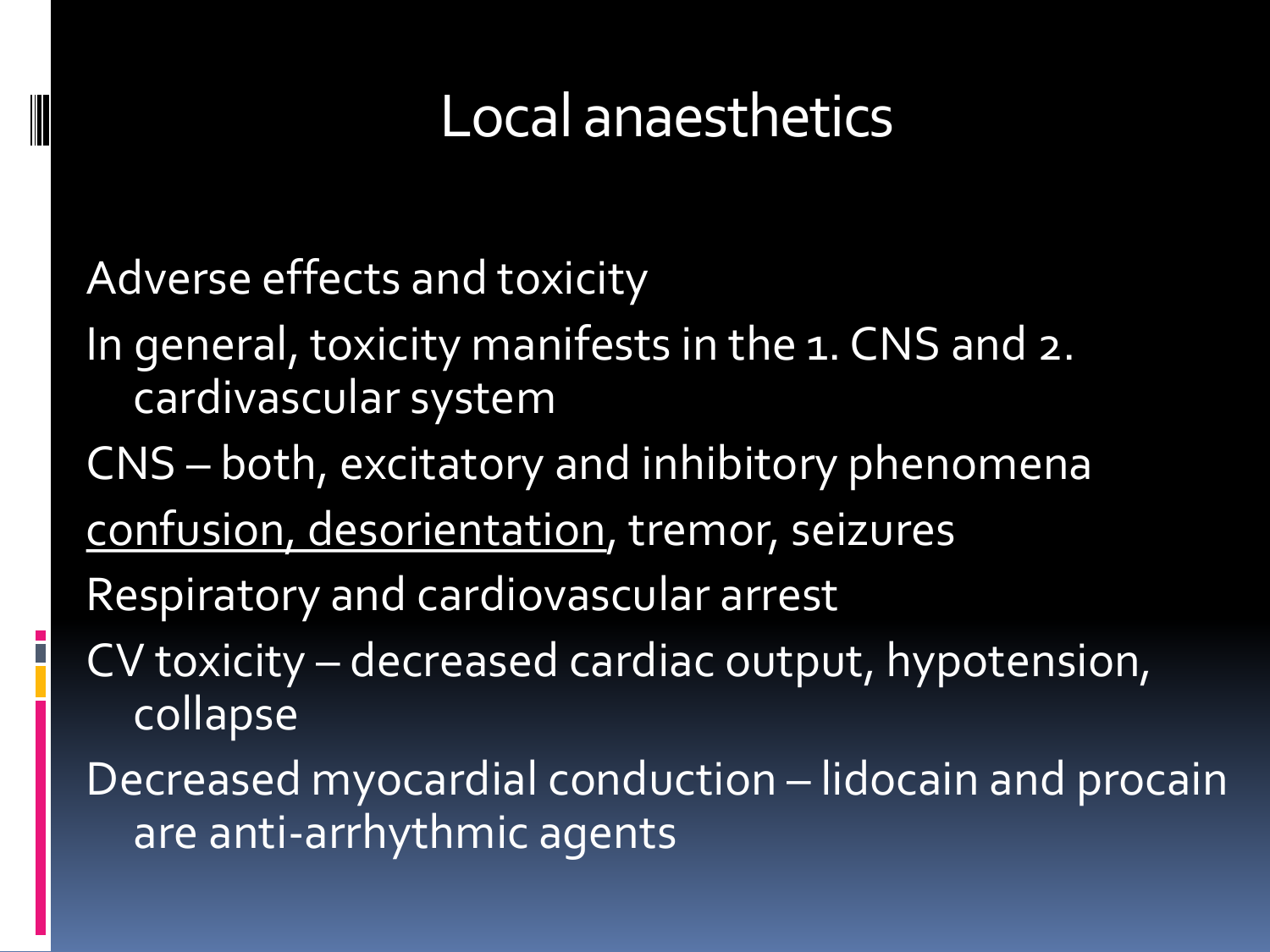In general, the incidence of toxicity of local anaesthetics is very low Recommendation for maximum doses are given! A true allergy to an amide local anaesthetic is rare

Esters are more allergenic Allergy to adiuvans is more probably (methylparaben, antioxidant metabisulfite)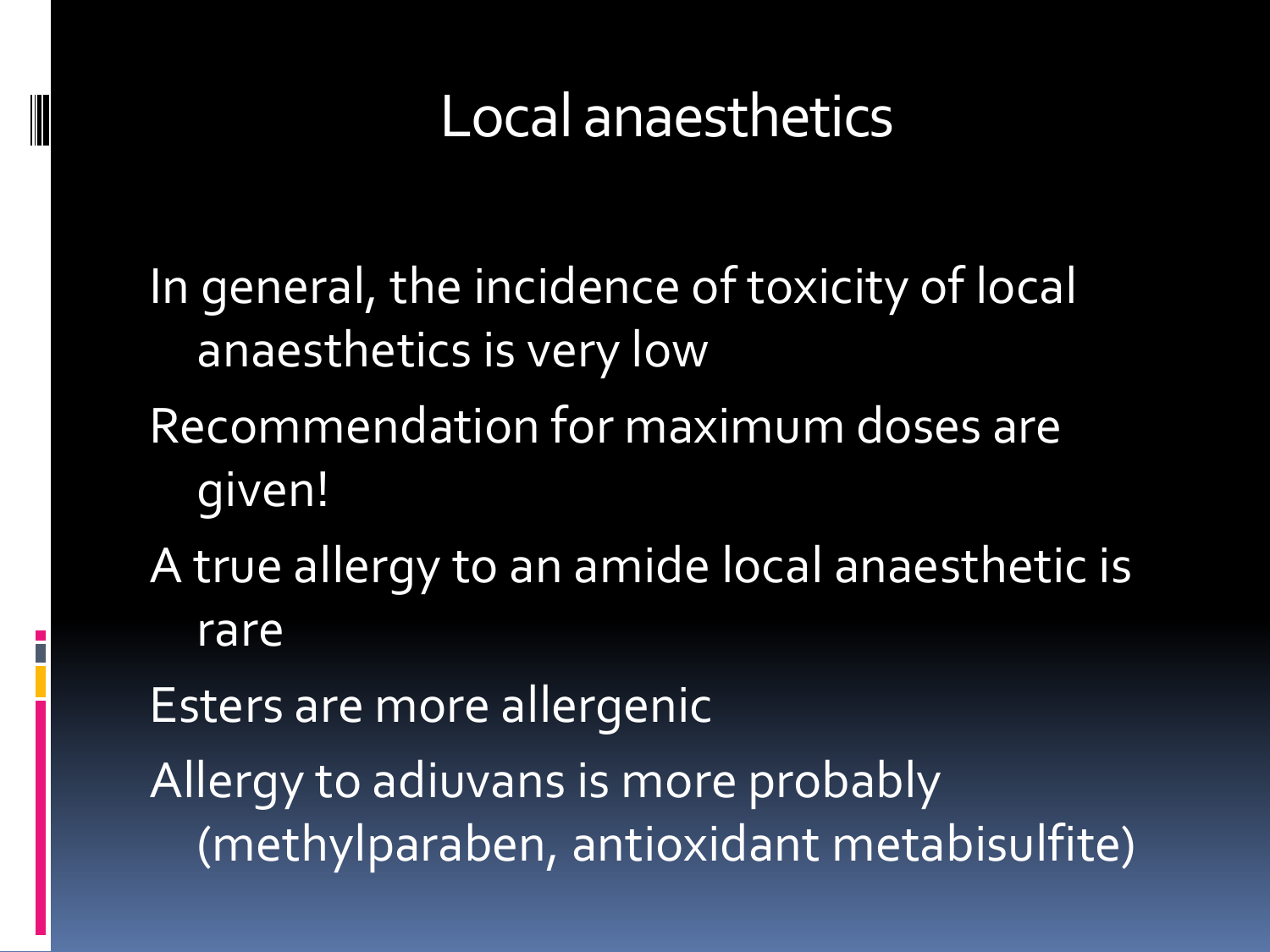Other indications Anti-arrhythmic agents Lidocaine – I b Procaine-amide – I a In combination with antibiotics: Procain benzyl penicillin – procain slows rate of absorption of penicillin Lidocaine + ceftriaxone – relief the pain after i.m. injection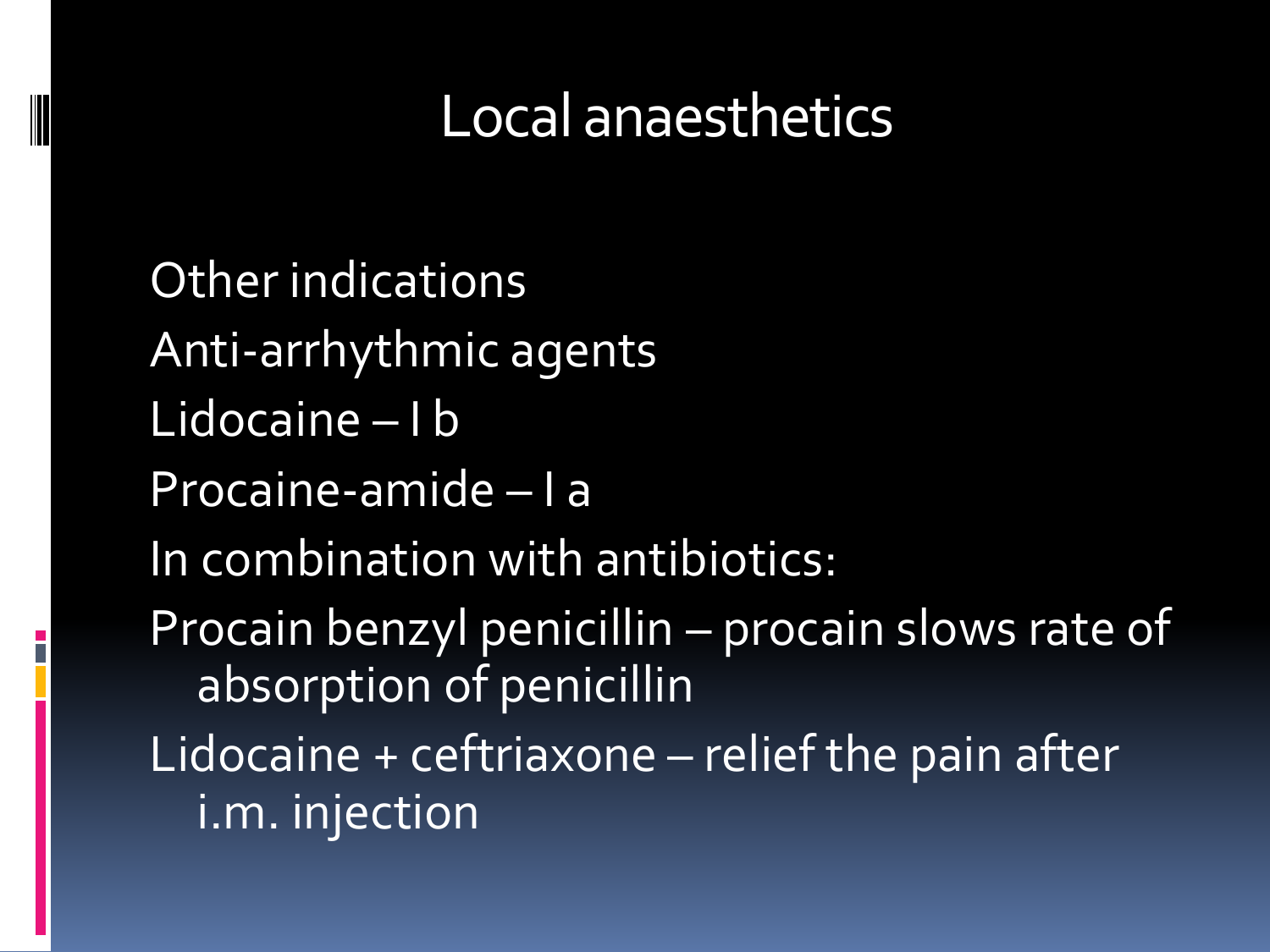To prevent vasodilating effect and to prolong duration of action, adrenaline/noradrenaline is administered Arrhythmia Diabetes mellitus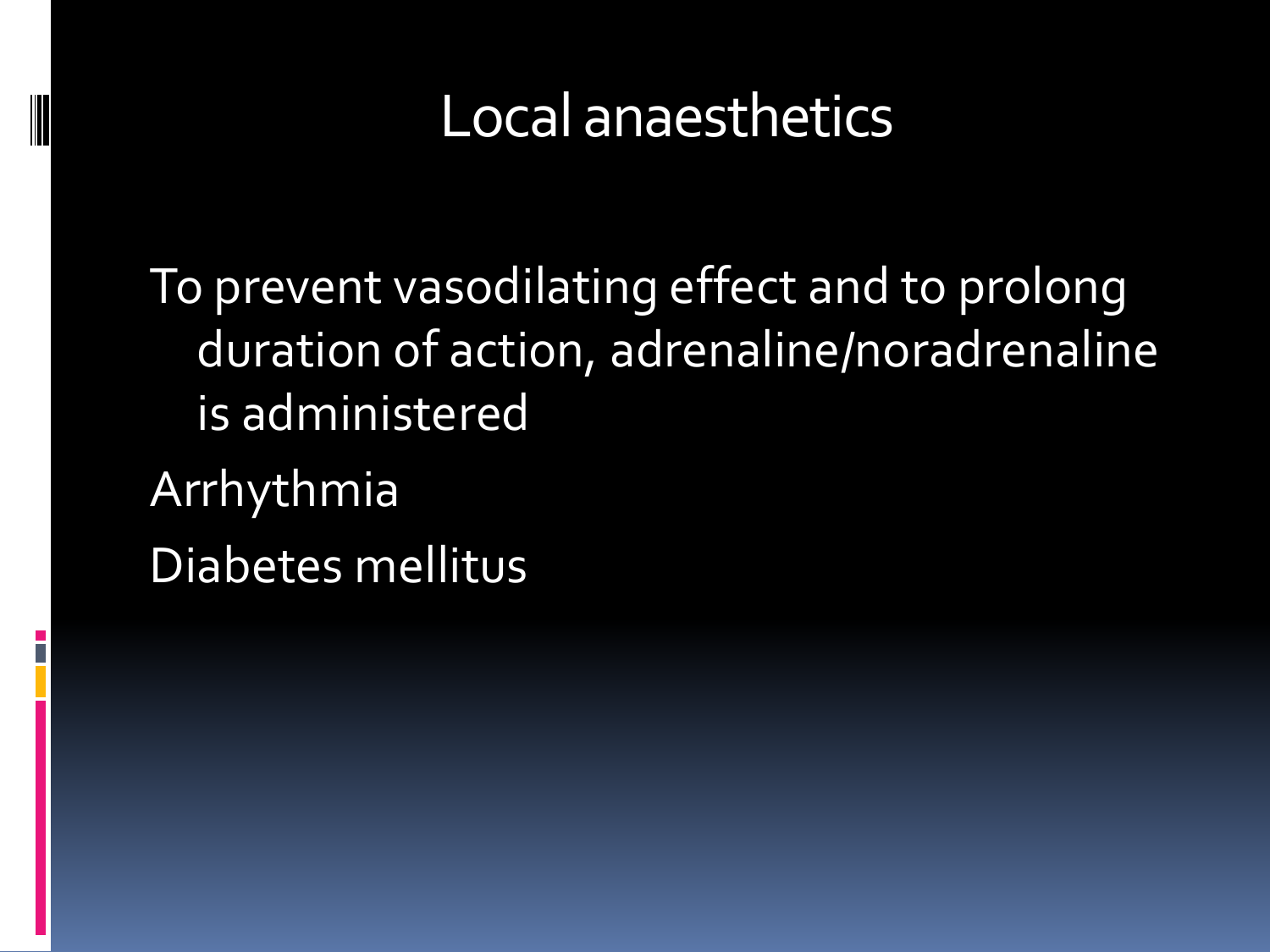- Commonly used local anaesthetics Esters
- Cocaine too toxic for any use than topical application to oropharyngeal or nasal mucous membrane prior to local surgical procedures Procaine – slow onset, short duration of action, weak potency (not efficient topically) More allergenic than the amides Tetracaine – 10 times as potent as procaine Slow onset, long duration; spinal anaesthesia – rapid onset!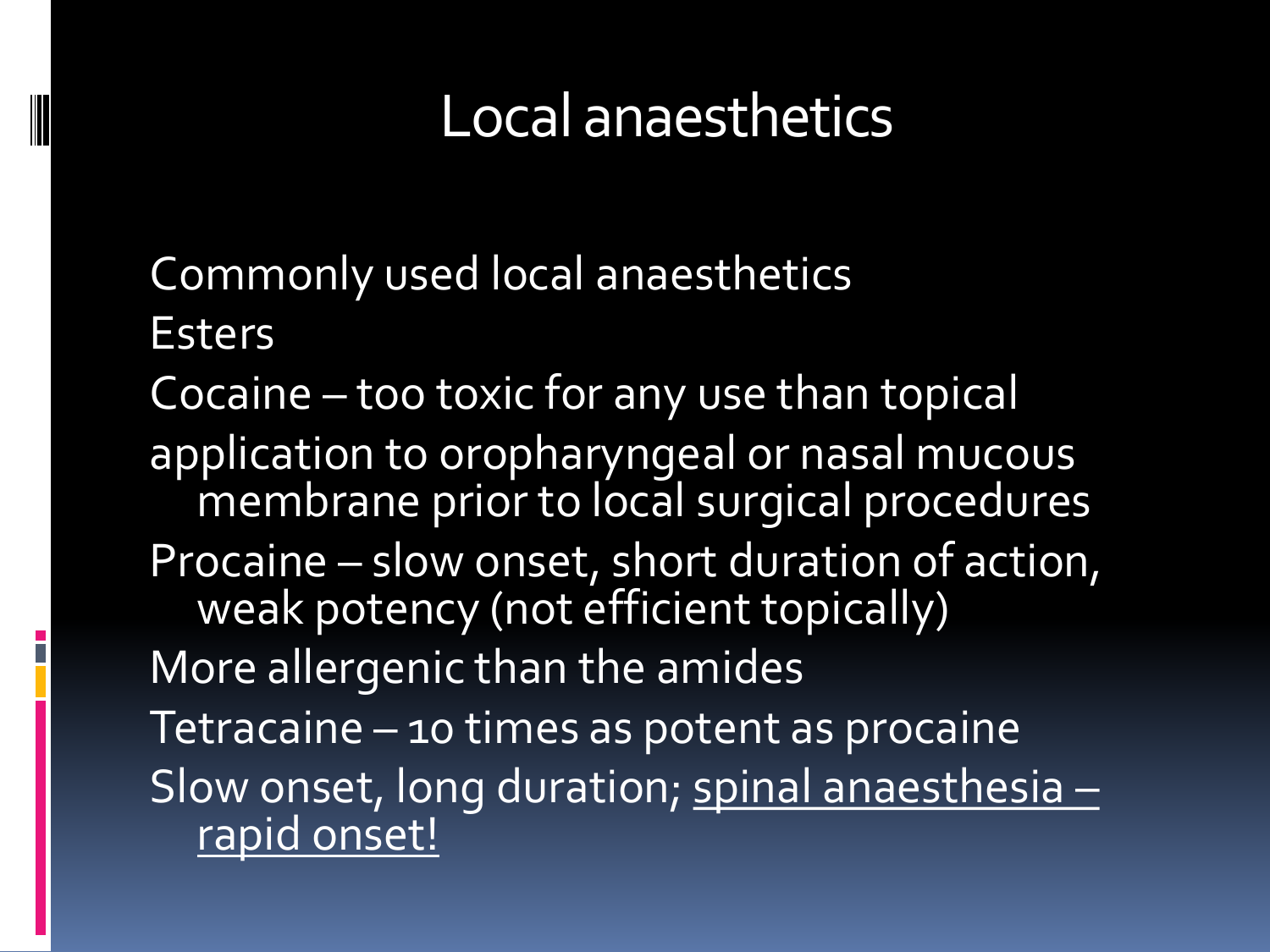Lidocaine – most commonly used local anaesthetic agent Rapid onset; intermediate duration of action Prominent vasodilating properties (+ adrenaline) Prilocaine – less vasodialtion than lidocaine, methemoglobinemia Mepivacaine – similar to lodocaine; not effective as a topical agent Not used in obstetric anaesthesia (biotransformation is prolonged in fetus)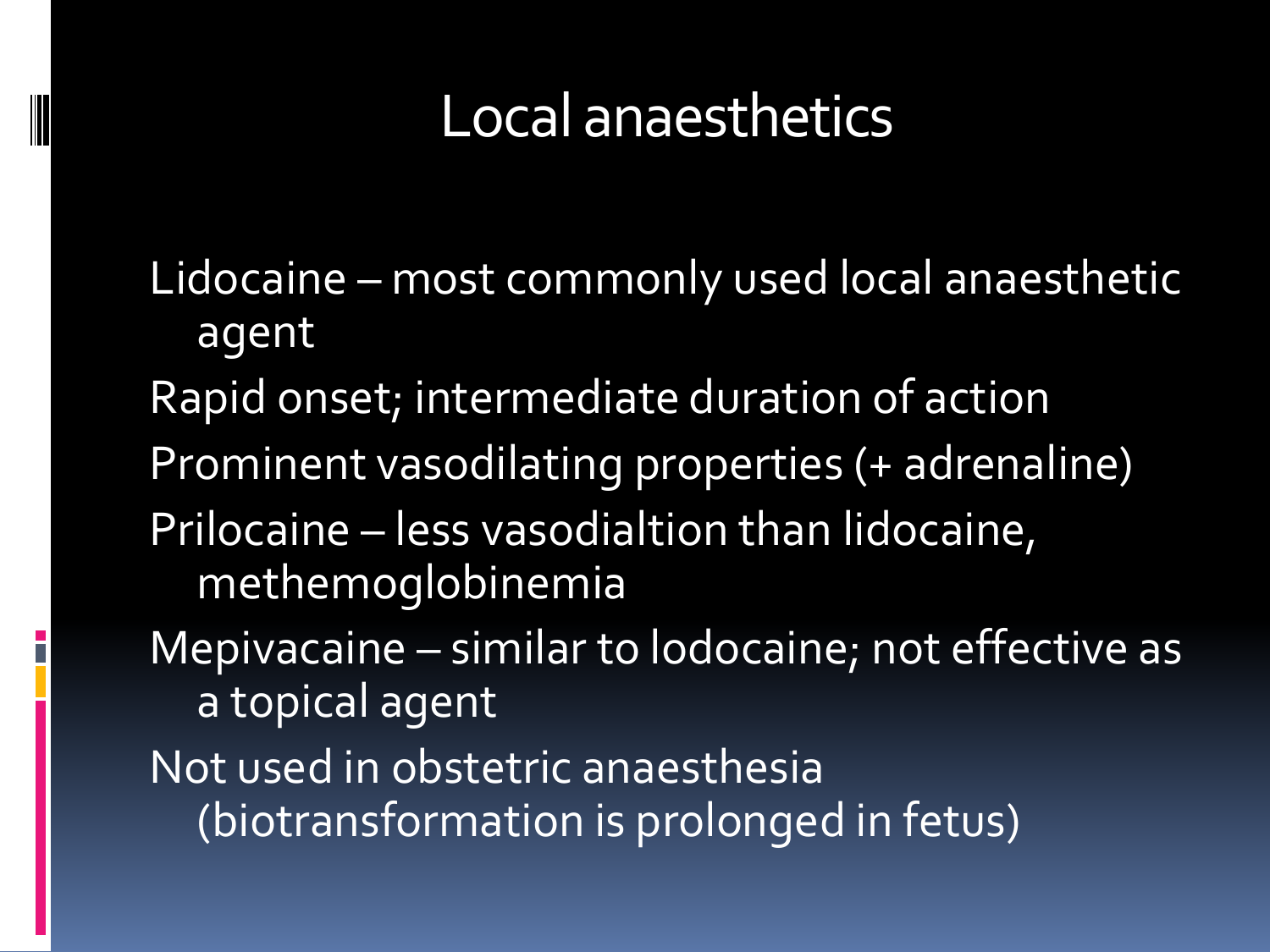Bupivacaine Onset of action is slower than of lidocaine Long duration of action Good separation of sensory and motor blockade Greater toxicity than lidocaine, in particular, greater cardiotoxicity % of protein binding is higher! Ropivacaine – S enantiomer of bupivacaine – less cardiotoxic than bupivacaine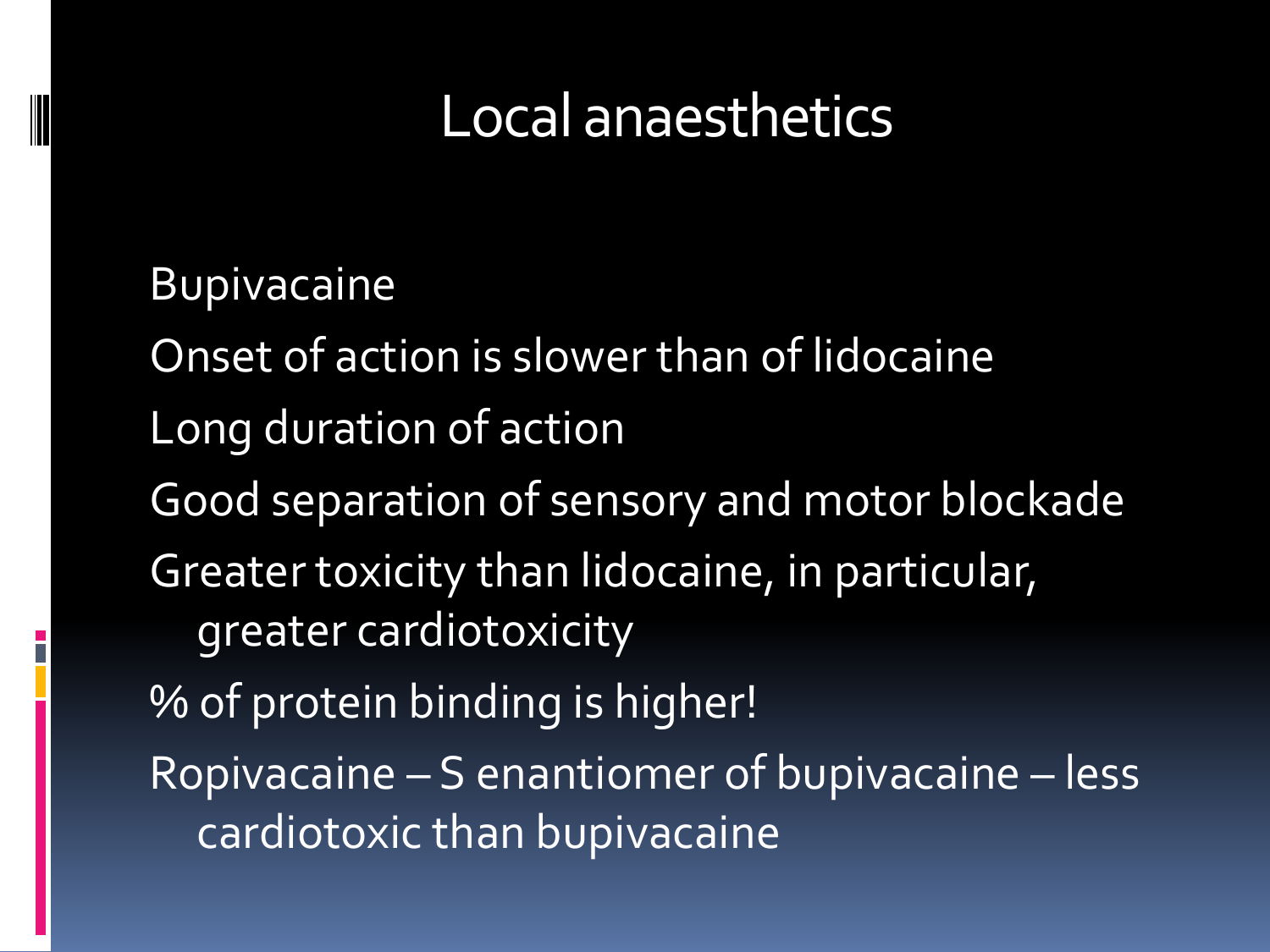#### Pregnancy

Although animal studies have revealed no evidence of harm to the foetus, lidocaine crosses the placenta and should not be administered during early pregnancy unless the benefits are considered to outweigh the risks.

Lidocaine given by local perineal infiltration prior to delivery crosses rapidly into the foetal circulation. Elevated lidocaine levels may persist in the newborn for at least 48 hours after delivery. Foetal or neonatal bradycardia, hypotonia or respiratory depression may occur.